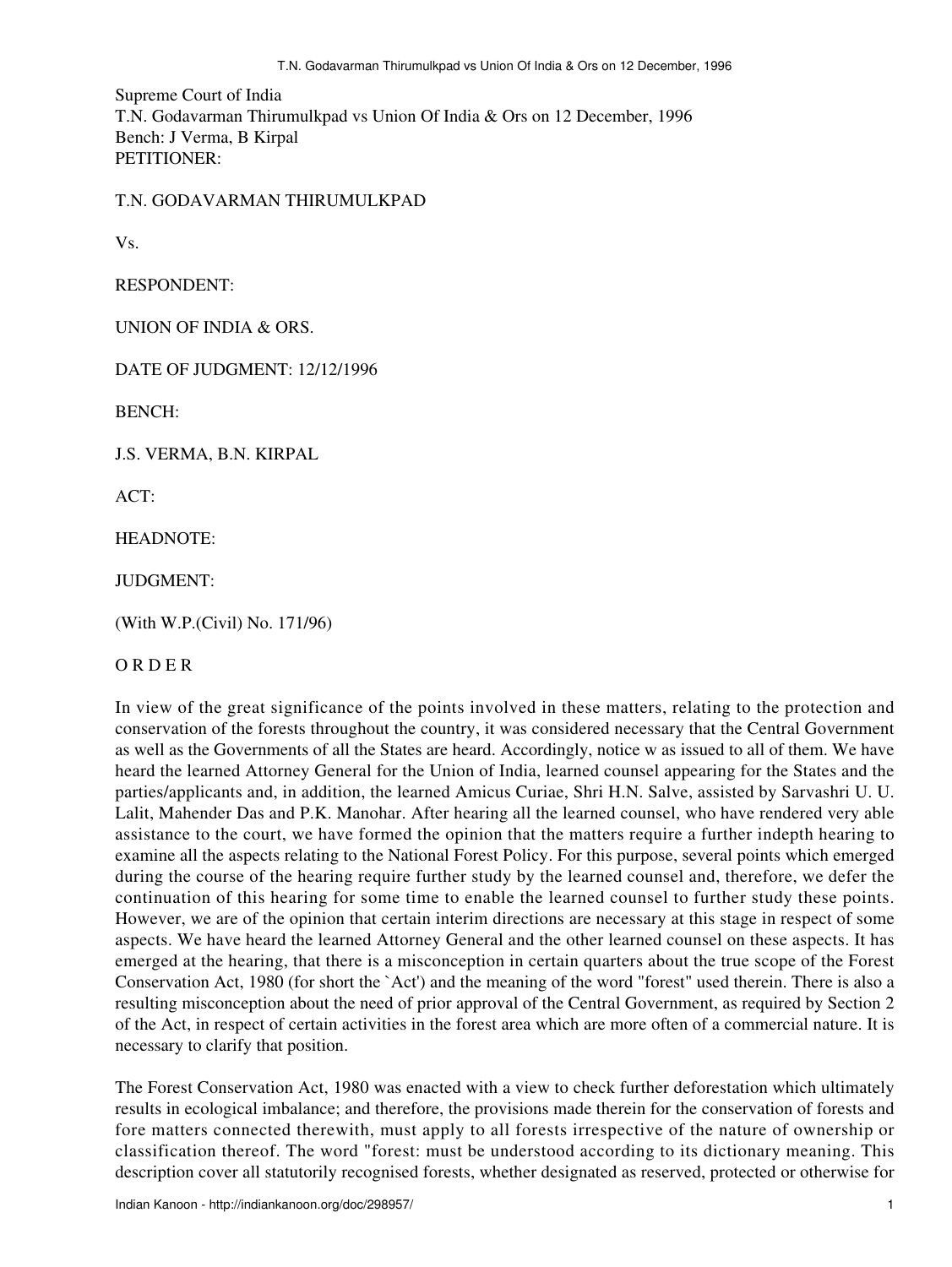the purpose of Section 2(i) of the Forest Conservation Act. The term "forest land", occurring in Section 2, will not only include "forest" as understood in the dictionary sense, but also any area recorded as forest in the Government record irrespective of the ownership. This is how it has to be understood for the purpose of Section 2 of the Act. The provisions enacted in the Forest Conservation Act, 1980 for the conservation of forests and the matters connected therewith must apply clearly to all forests so understood irrespective of the ownership or classification thereof. This aspect has been made abundantly clear in the decisions of this Court in Ambica Quarry Works and ors. versus State of Gujarat and ors. (1987 (1) SCC 213), Rura' Litigation and Entitlement Kendra versus State of U.P. (1989 Suppl. (1) SCC 504), and recently in the order dated 29th November, 1996 in W.P.(C) No.749/95 (Supreme Court Monitoring Committee vs. Mussorie Dehradun Development Authority and ors.). The earlier decision of this Court in State of Bihar Vs. BanshiRam Modi and ors. (1985 (3) SCC 643) has, therefore, to be understood in the light of these subsequent decisions. We consider it necessary to reiterate this settled position emerging from the decisions of this court to dispel the doubt, if any, in the perception of any State Government or authority. This has become necessary also because of the stand taken on behalf of the State of Rajasthan, even at this late stage, relating to permissions granted for mining in such area which is clearly contrary to the decisions of this court. It is reasonable to assume that any State Government which has failed to appreciate the correct position in law so far, will forthwith correct its stance and take the necessary remedial measures without any further delay.

We further direct as under:-

## I. General:

1. In view of the meaning of the word "forest" in the Act, it is obvious that prior approval of the Central Government is required for any non-forest activity within the area of any "forest". In accordance with Section 2 of the Act, all on-going activity within any forest in any State throughout the country, without the prior approval of the Central Government, must cease forthwith. It is, therefore, clear that the running of saw mills of any kind including veneer or ply-wood mills, and mining of any mineral are non-forest purposes and are, therefore, not permissible without prior approval of the Central Government. Accordingly, any such activity is prima facie violation of the provisions of the Forest Conservation Act, 1980. Every State Government must promptly ensure total cessation of all such activities forthwith.

2. In addition to the above, in the tropical wet ever- green forests of Tirap and Changlang in the State of Arunachal Pradesh, there would be a complete ban on felling of any kind of trees therein because of their particular significance to maintain ecological balance needed to preserve bio-diversity. All saw mills, veneer mills and ply- wood mills in Tirap and Changlang in Arunachal Pradesh and within a distance of 100 Kms. from its border, in Assam, should also be closed immediately. The State Governments of Arunachal Pradesh and Assam must ensure compliance of this direction.

3. The felling of trees in all forests is to remain suspended except in accordance with the Working Plans of the State Governments, as approved by the Central Government. In the absence of any Working Plan in any particular State, such as Arunachal Pradesh, where the permit system exists, the felling under the permits can be done only by the Forest Department of the State Government or the State Forest Corporation.

4. There shall be a complete ban on the movement of cut trees and timber from any of the seven North-Eastern States to any other State of the country either by rail, road or water-ways. The Indian Railways and the State Governments are directed to take all measures necessary to ensure strict compliance of this direction. This ban will not apply to the movement of certified timber required for defence or other Government purpose. This ban will also not affect felling in any private plantation comprising of trees planted in any are which is not a forest.

5. Each State Government should constitute within one month an Expert Committee to: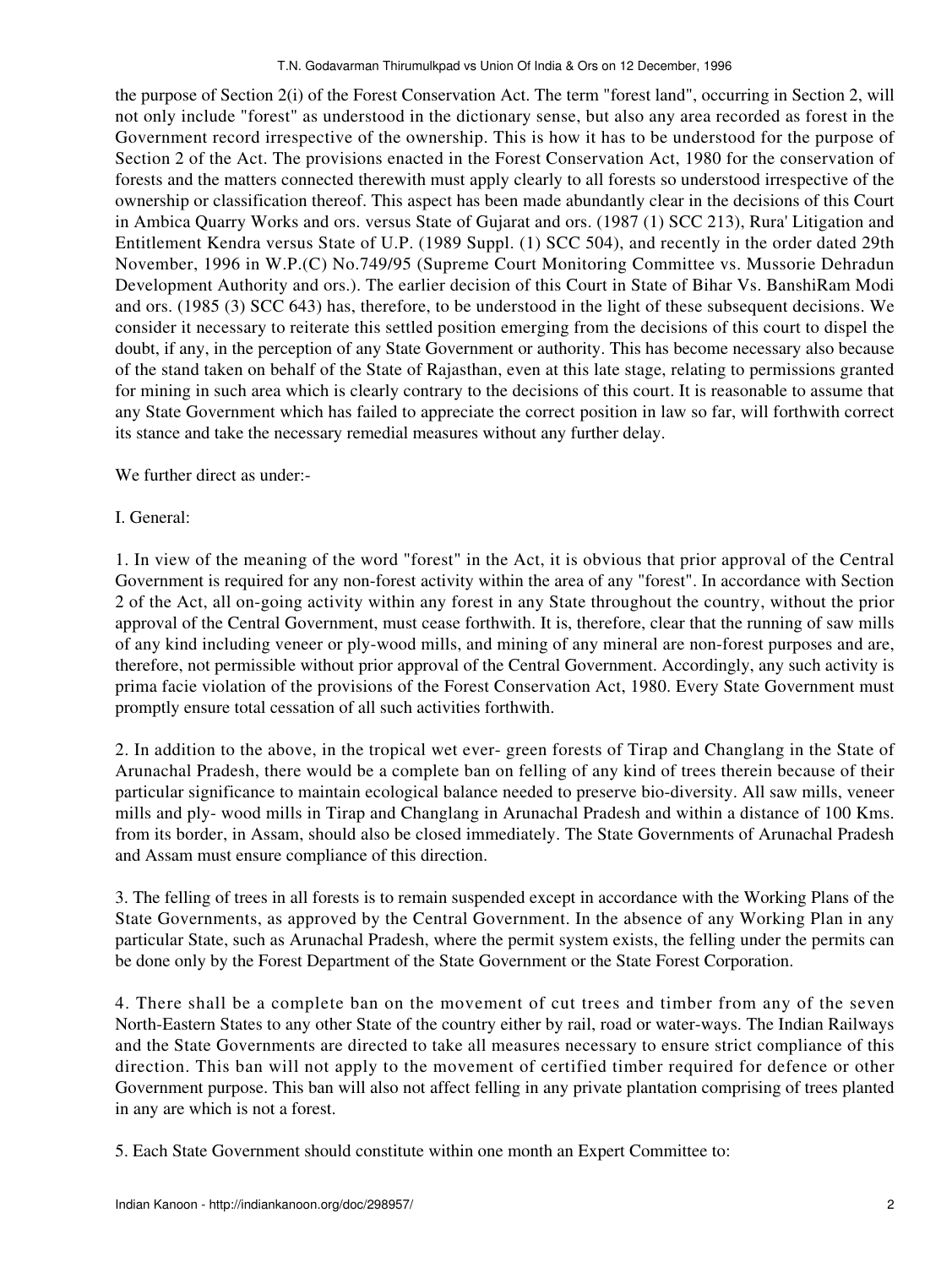(i) Identify areas which are "forests", irrespective of whether they are so notified, recognised or classified under any law, and irrespective of the ownership of the land of such forest; (ii) identify areas which were earlier forests but stand degraded, denuded or cleared; and (iii) identify areas covered by plantation trees belonging to the Government and those belonging to private persons. 6. Each State Government should within two months, file a report regarding:- (i) the number of saw mills, veneer and plywood mills actually operating within the State, with particulars of their real ownership; (ii) the licensed and actual capacity of these mills for stock and sawing; (iii) their proximity to the nearest forest; (iv) their source of timber.

7. Each State Government should constitute within one month, an Expert Committee to assess :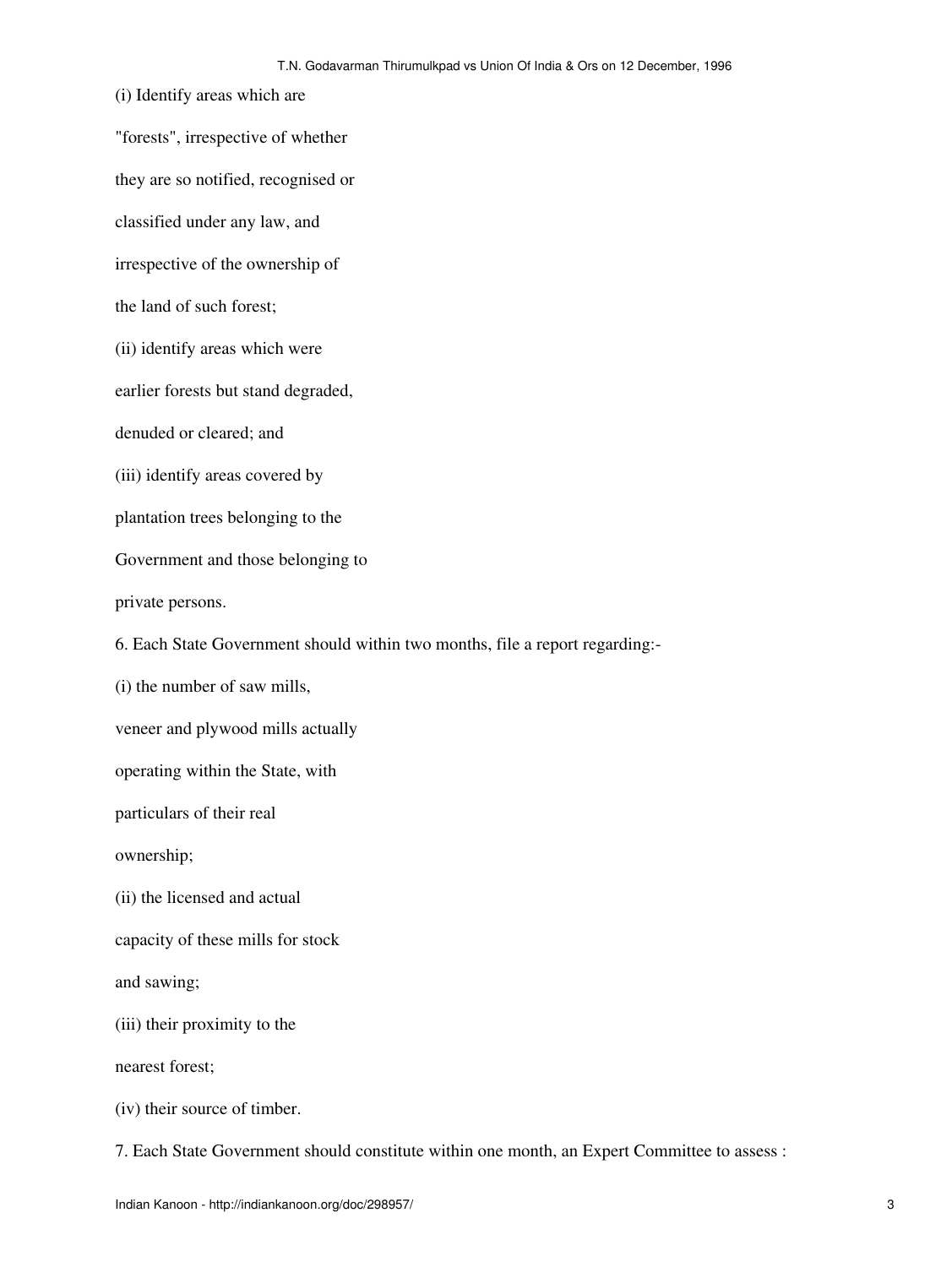(i) the sustainable capacity of

the forests of the State qua saw

mills and timber based industry;

(ii) the number of existing saw

mills which can safely be sustained

in the State;

(iii) the optimum distance from

the forest, qua that State, at

which the saw mill should be

located.

8. The Expert Committees so constituted should be requested to give its report within one month of being constituted.

9. Each State Government would constitute a Committee comprising of the Principal Chief Conservator of Forests and another Senior Officer to oversee the compliance of this order and file status reports.

II. FOR THE STATE OF JAMMU & KASHMIR:

1. There will be no felling of trees permitted in any "forest", public or private. This ban will not affect felling in any private plantations comprising of trees planted by private persons or the Social Forestry Department of the State of Jammu & Kashmir and in such plantations, felling will be strictly in accordance with law.

2. In `forests', the State Government may either departmentally or through the State Forest Corporation remove fallen trees or fell and remove diseased or dry standing timber, and that only from areas other than those notified under the Jammu & Kashmir Wild Life Protection Act, 1978 or any other law banning such felling or removal of trees.

3. For this purpose, the State Government will constitute an Expert Committee comprising of a representative being an IFS Officer posted in the State of Jammu & Kashmir, a representative of the State Government, and two private experts of eminence and the Managing Director of the State Forest Corporation (as Member Secretary) who will fix the qualitative and quantitative norms for the felling of fallen trees, diseased and dry standing trees. The State shall ensure that the trees so felled and removed by it are strictly in accordance with these norms.

4. Any felling of trees in forest or otherwise or any clearance of land for execution of projects, shall be in strict compliance with the Jammu & Kashmir Forest Conservation Act, 1990 and any other laws applying thereto. However, any trees so felled, and the disposal of such trees shall be done exclusively by the State Forest Corporation and no private agency will be permitted to deal with this aspect. This direction will also cover the submerged areas of the THEIN Dam.

5. All timber obtained, as aforesaid or otherwise, shall be utilised within the State, preferably to meet the timber and fuel wood requirements of the local people, the Government and other local institutions.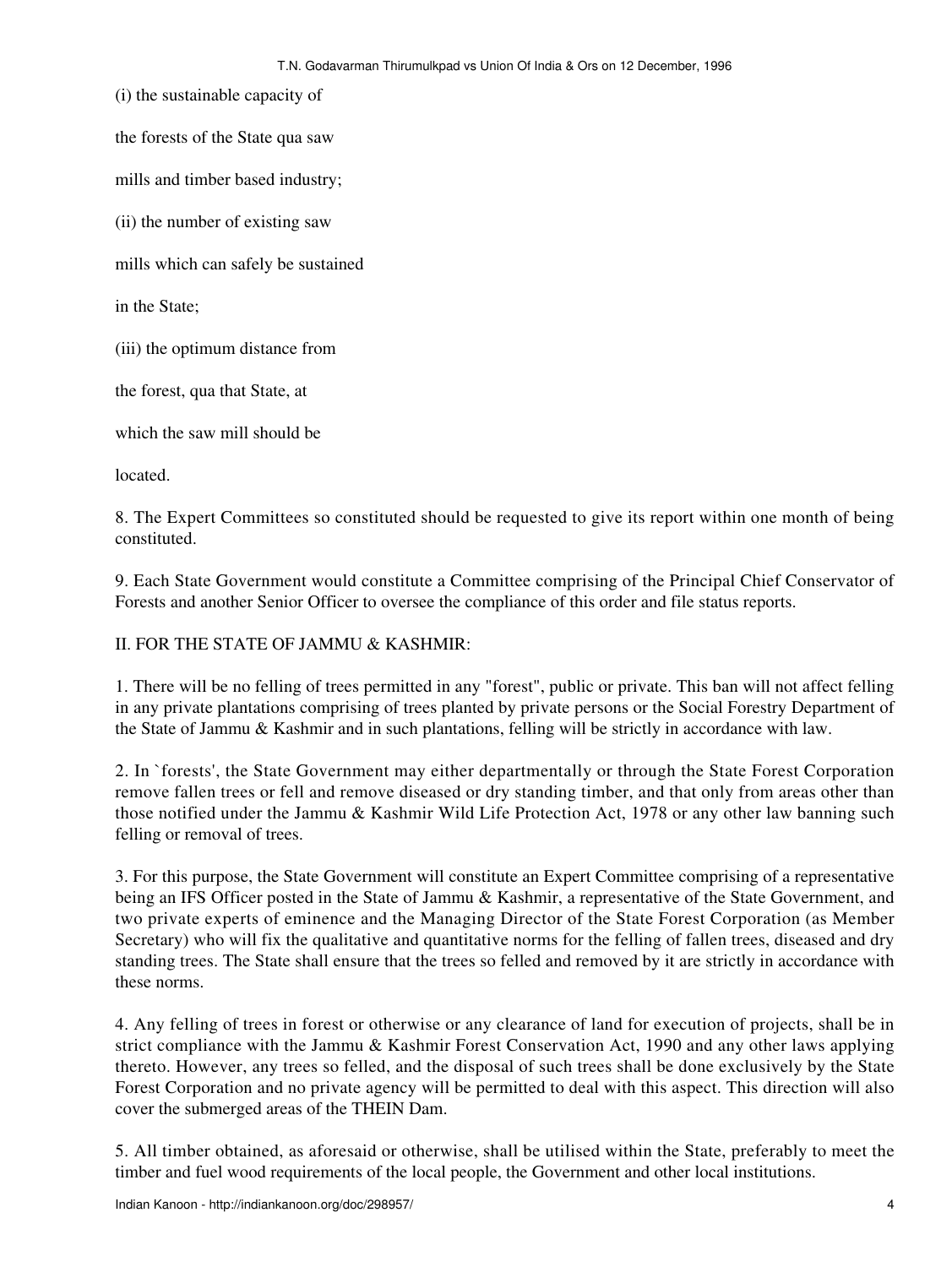## T.N. Godavarman Thirumulkpad vs Union Of India & Ors on 12 December, 1996

6. The movement of trees or timber (sawn or otherwise) from the State shall, for the present, stand suspended, except for the use of DGS & D, Railways and Defence. Any such movement for such use will -

a) be effected after due

certification, consignment-wise

made by the Managing Director of

the State Corporation which will

include certification that the

timber has come from State Forest

Corporation sources; and

b) be undertaken by either the

Corporation itself, the Jammu &

Kashmir Forest Department or the

receiving agency.

7. The State of Jammu & Kashmir will file, preferably within one month from today, a detailed affidavit specifying the quantity of timber held by private persons purchased from State Forest Corporation Depots for transport outside the State (other than for consumption by the DGS & D, Railways and Defence). Further directions in this regard may be considered after the affidavit is filed.

8. No saw mill, veneer or plywood mill would be permitted to operate in this State at a distance of less than 8 Kms. from the boundary of any demarcated forest areas. Any existing mill falling in this belt should be relocated forthwith.

## III. FOR THE STATE OF HIMACHAL PRADESH AND THE HILL REGIONS OF THE STATES OF UTTAR PRADESH AND WEST BENGAL:

1. There will be no felling of trees permitted in any forest, public or private. This ban will not affect felling in any private plantation comprising of trees planted in any area which is not a `forest'; and which has not been converted from an earlier "forest". This ban will not apply to permits granted to the right holders for their bonafide personal use in Himachal Pradesh.

2. In a `forest', the State Government may either departmentally or through the State Forest Corporation remove fallen trees or fell and remove diseased or dry standing timber from areas other than those notified under Section 18 or Section 35 of the Wild Life Protection Act, 1972 or any other Act banning such felling or removal of trees.

3. For this purpose, the State Government is to constitute an expert Committee comprising a representative from MOEF, a representative of the State Government, two private experts of eminence and the MD of the State Forest Corporation (as Member Secretary), who will fix the qualitative and quantitative norms for the felling of fallen trees and diseased and standing timber. The State shall ensure that the trees so felled and removed are in accordance with these norms.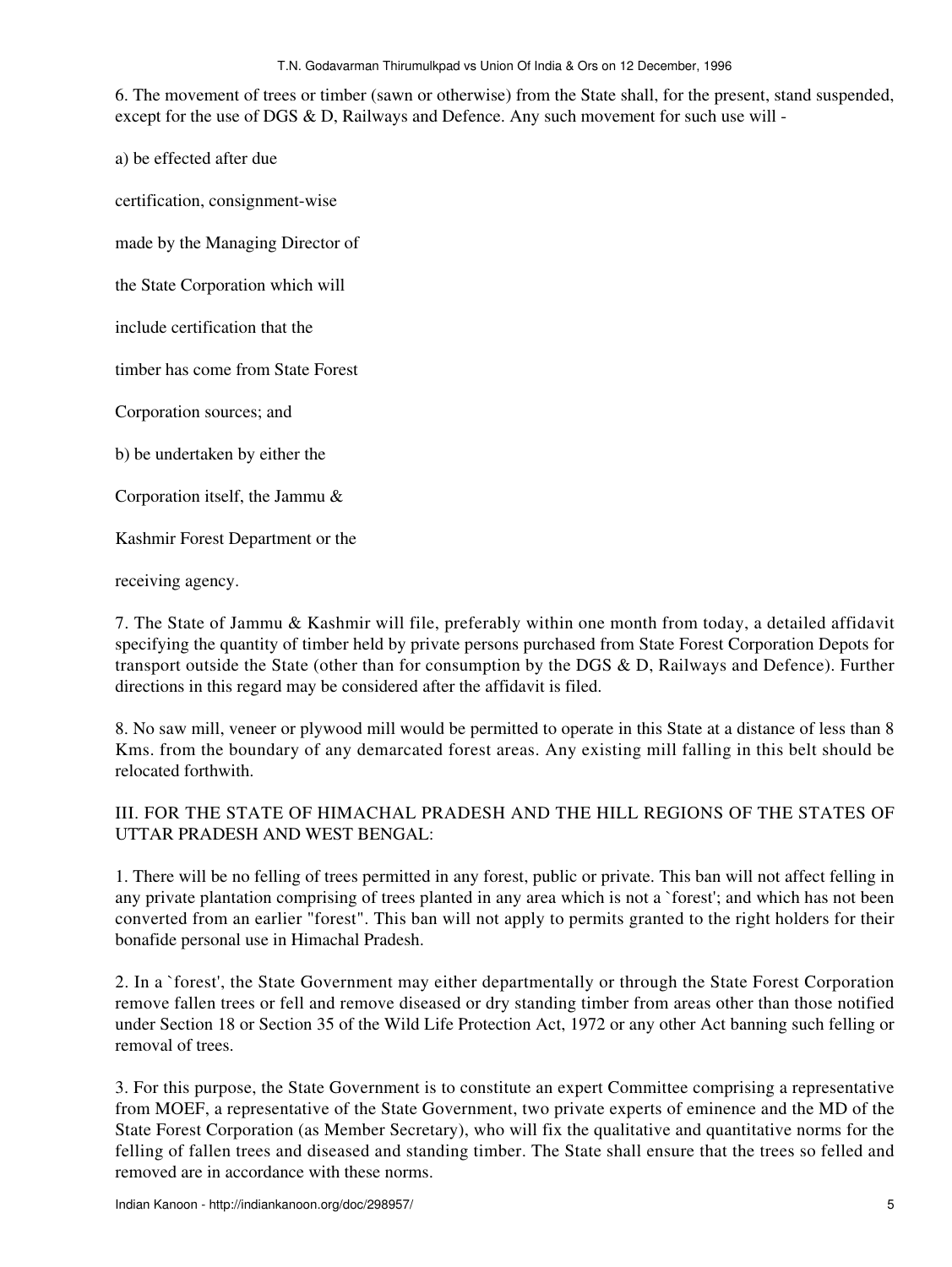4. Felling of trees in any forest or any clearance of forest land in execution of projects shall be in strict conformity with the Forest Conservation Act, 1980 and any other laws applying thereto. Moreover, any trees so felled, and the disposal of such trees shall be done exclusively by the State Forest Corporation and no private agency is to be involved in any aspect thereof.

IV. FOR THE STATE OF TAMIL NADU:

1. There will be a complete ban on felling of trees in all forest areas'. This will however not apply to:- (a) trees which have been planted

and grown, and are not of

spontaneous growth, and

(b) are in areas which were not

forests earlier, but were cleared

for any reason.

2. The State Government, within four weeks from today, is to constitute a committee for identifying all "forests".

3. Those tribals who are part of the social forestry programme in respect of patta lands, other than forests, may continue to grow and cut according to the Government Scheme provided that they grow and cut trees in accordance with the law applicable.

4. In so f ar as the plantations (tea, coffee, cardamom etc.) are concerned, it is directed as under: a) The felling of shade trees in these plantations will be -

i) limited to trees which have been

planted, and not those which have

grown spontaneously;

ii) limited to the species

identified in the TANTEA report;

iii) in accordance with the

recommendations of (including to

the extent recommended by) TANTEA;

and

iv) under the supervision of the

statutory committee constituted by